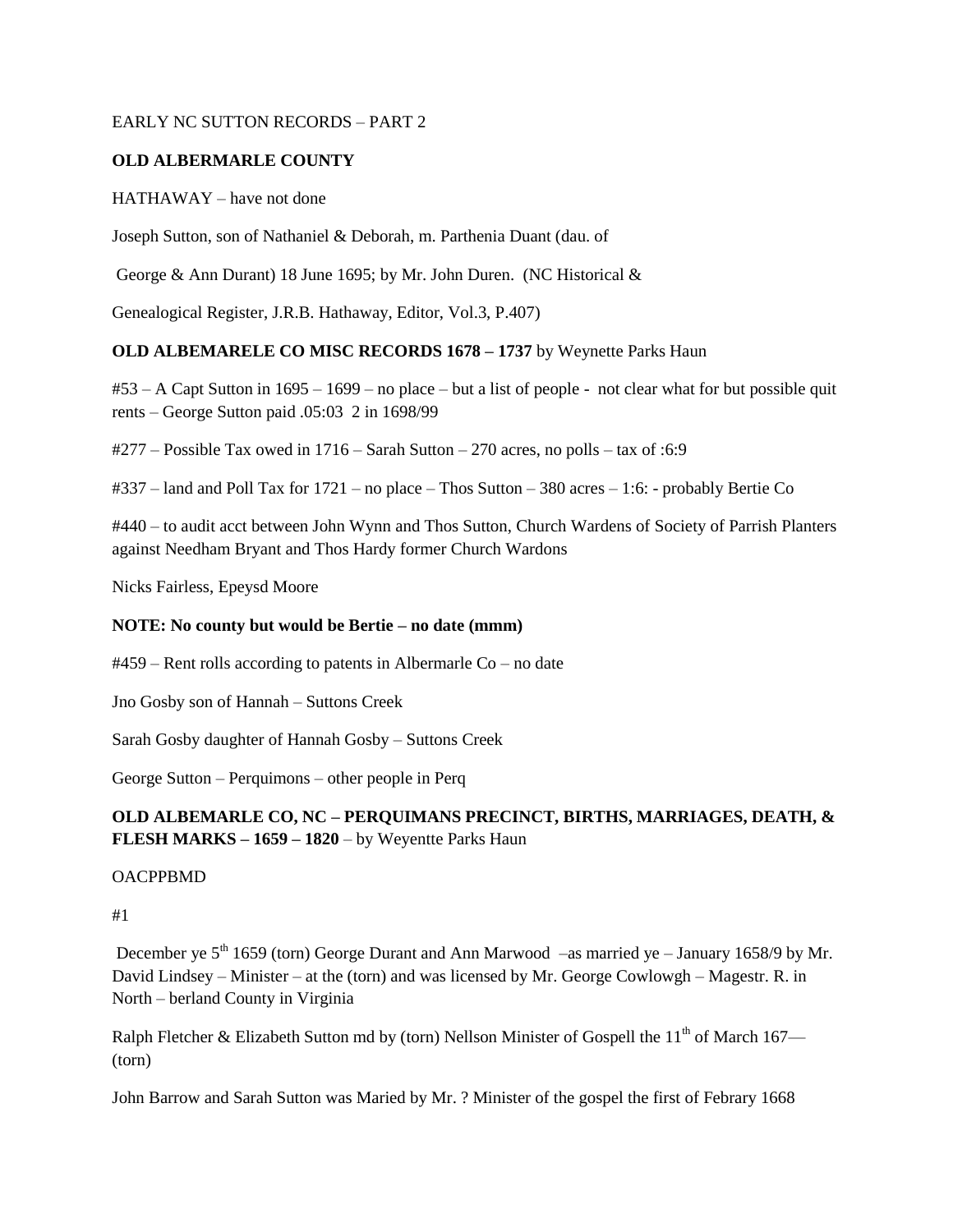Johannah Barrow the daughter of John Barrow (torn) Sarah his wife was borne the  $10<sup>th</sup>$  of July 1669

John Barrow the son of John Barrow and Sarah his wife was borne the  $3<sup>rd</sup>$  of June – written over

Elizabeth Barrow the Daughter of John Barrow and Sarah his wife was borne (torn) 25 of December 1676

Ann Barrow the Daughter of John Barrow and Sarah his wife was borne the  $3<sup>rd</sup>$  of August 1679

#3

Nathanell Suton & Deborah Astine was married by Mr. Babb – Minst --- (torn) of the Gospel at Nantimuns in Virginia the  $12<sup>th</sup>$  August 1668

Joseph Suton son of George Suton and Sarah late of this (torn) and Deliverance Nicholson the daughter of Christopher Nich (torn) Hanah his wife of New Ingland were married the first (torn)

#5

Christopher Nicholson son of Edmond & Ann Atwood daughter of Thomas of Medellsex in England md 11 April 1680 (abstract mmm)

Elizabeth Nicholson daughter of Christopher & Elizabeth his wife was b 11 March 1683/4 – (abstract mmm)

John Whedbey ye son of Richard Whedbey & Eliz (torn) his wife late of Virginia & Deborah Suton ye Relicke of Nathanuell Suton were married by Mr. John Right – Minister – ye  $10^{th}$  of May 1685

#6 – John Gosby ye Son of John Gosby & Mary his wife & Hannah Nickolson the daughter of Christopher Nicholson & Hanah his wife was Maried the  $5<sup>th</sup>$  of July 1685

#11

Elizabeth Ffletcher the daughter of Ralph Ffletcher and Elizabeth his wife was borne the  $22<sup>nd</sup>$  of Febuary 1675

Ralph Ffletcher the son of Ralph Ffletcher and Elizabeth his wife was borne the 4<sup>th</sup> of December 1676

#13

George Suton the son of Nathaniell Suton & Deborah his wife was born the  $2<sup>nd</sup>$  of March 1669/70

Joseph Suton the son of Nathaniell Suton & Deborah his wife was born the  $6<sup>th</sup>$  of August 1673?

Rebacka Suton the daughter of Nathaniell Suton & Deborah his (torn) was born ye  $8<sup>th</sup>$  of August 1676

#17

Elizabeth Nicholson Daughter of Christopher Nicholson & Ann his wife was born 13 Jan 1680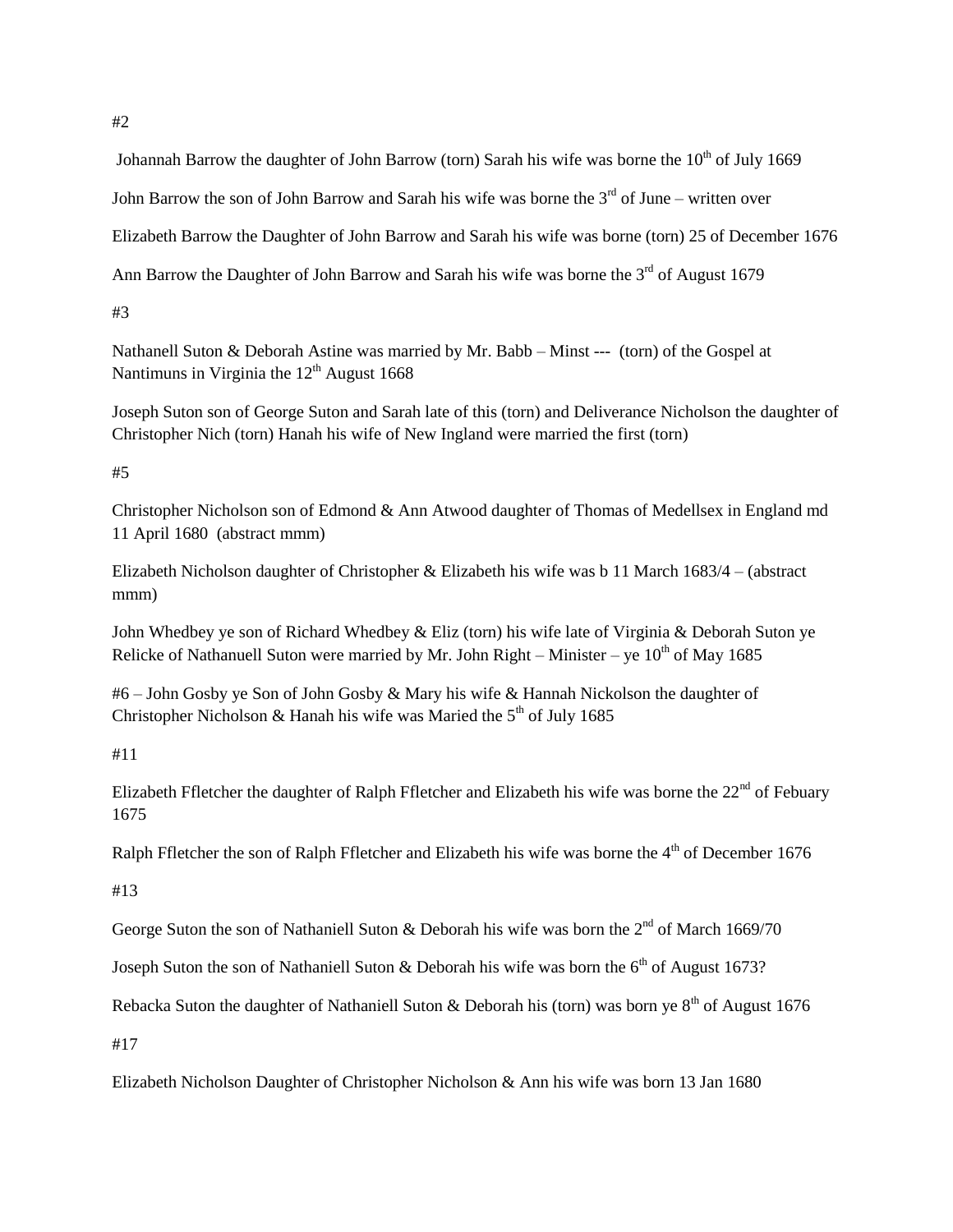Sarah Fletcher Daughter of Ralph Fletcher & Elizabeth his wife was born 8 Sept 1681 Ann Durant ye daughter of George Durant & Ann his wife was borne ye  $1<sup>st</sup>$  of April 1681 Nathaniel Suton ye son of Nathaniel Suton & Deborah his wife was born ye 29 August 1681 #19

Sarah Barrow daughter of John Barrow & Sarah his wife was borne  $15<sup>th</sup>$  Jan 1682/3 Sarah Nichollson ye daughter of Christopher & Ann his wife was Borne the  $15<sup>th</sup>$  August 1682 George Barrow ye son of John Barrow & Sarah his wife was borne ye  $24<sup>th</sup>$  Aprill 1685 Christopher Suton ye Sun of Joseph Suton & Deliverance his wife was borne ye  $3<sup>rd</sup>$  day of April 1685  $#21 -$  William Whidby ye son of John and Deborah was born ye 6<sup>th</sup> Jan 1686 #23

William Fletcher son of Ralph Fletcher & Elizabeth his wife was borne ye tenth of May 1687 George Sutton Son of Joseph & Deliverance his wife was borne the  $7<sup>th</sup>$  of Augst 1687 Sarah Gosby ye daughter of John Gosby & Hannah his wife was borne ye  $12<sup>th</sup>$  of Nov 1687 #24

James Barrow the son of John Barrow and Sarah his wife was Borne ye 24<sup>th</sup> Jan 1687 Richard Whedbe ye son of John Whedbe and Deborah his wife was borne ye second day of Feb 1687 #25

Joseph Barrow the son of John Barrow and Sarah his wife was Borne ye 4<sup>th</sup> of Aprill 1690 John Gosbey ye son of John Gosby & Hanah his wife was Borne the  $7<sup>th</sup>$  of September 1690 John Ffletcher the son of Ralph Fletcher and Elizabeth his wife was born 26 January 1689 Deborah Whedby ye daughter of John Whedby & Deborah his wife was born ye 28 Jan 1689 #31 – Ffrancis Foster of Accomack md Hannah Godsby – think I have this #33 Registry of Burials George Durant the son of George Durant  $\&$  Ann his wife departed this life the 13<sup>th</sup> of September 1671 George Sutton departed this life the 12th of Aprill 1669

Sarah Sutton departed this life the  $20<sup>th</sup>$  of March 1677.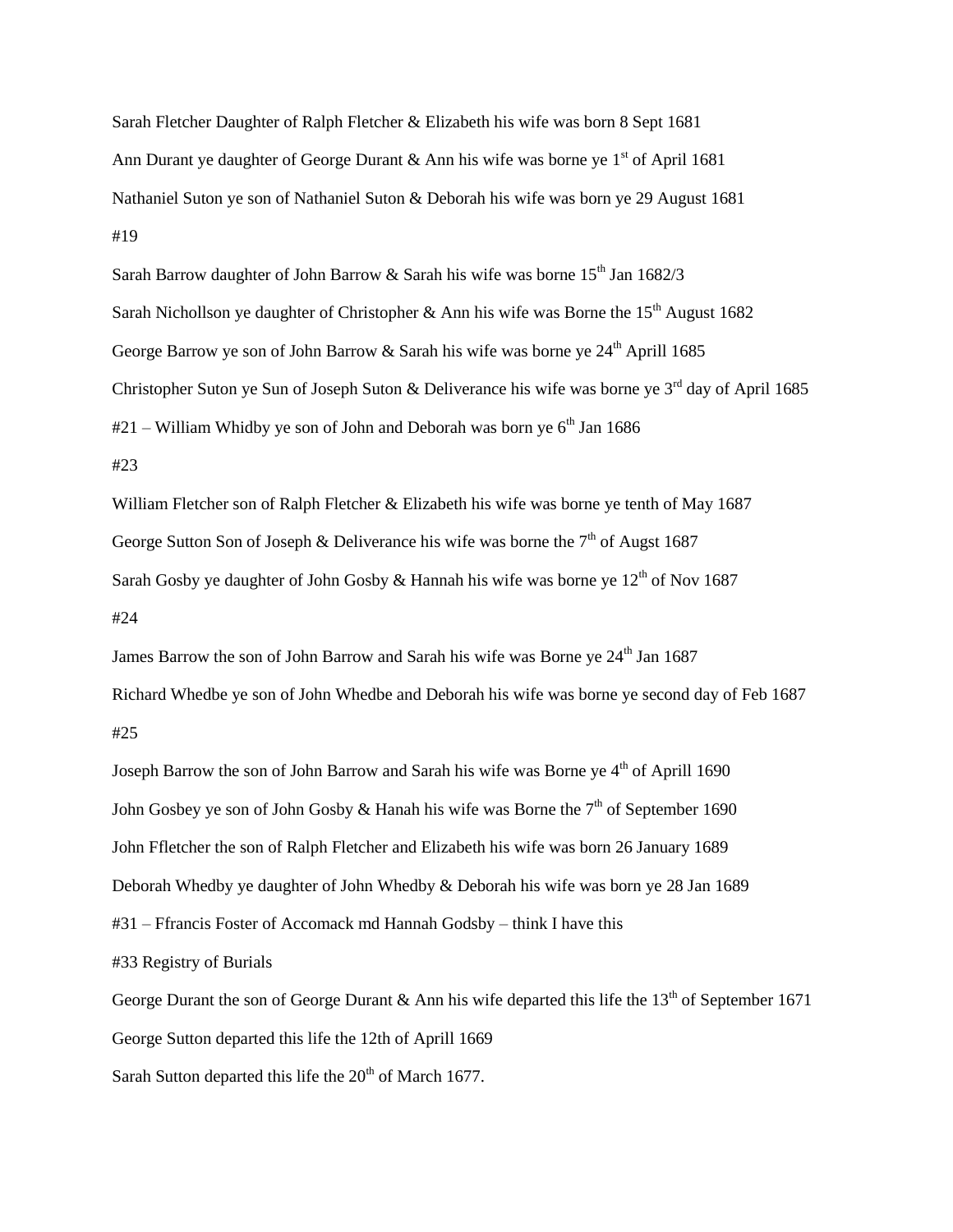Hannah Nicholson wife of Christopher Nicholson departed this life  $2<sup>nd</sup>$  of December 1678

#34

Nathanull Suton late of this County departed this life ye  $29<sup>th</sup>$  of December 1682

Elizabeth Nicholson Daughter of Christopher Nicholson & Ann his wife departed this life the  $11<sup>th</sup>$  of Sept 1682

Thomas Follnen Departed this life ye 12 day of November ? 1683 at ye house of Deborah Suton

#37

Elizabeth Sutton ye daughter of George Sutton & Rebecka his wife was born ye 14 day of November 1694

Sarah Nicholson daughter of Joseph & Hannah was born ye 5 day1694

## **ANY MORE???**

#39

George Suten ye son of Joseph Suton & Perthenea his wife was boarn ye 22 Day of August 1696

#40

Richard Sutton ye son of George Sutten & Rebecka his wife was boarn ye  $12<sup>th</sup>$  day of September 1697

Lenard Lofteste ye son of Lenard Loftes & Elizabeth his wife was born ye  $15<sup>th</sup>$  Day of Janewary 1697/8

#42

Elizabeth Hears ye daughter of Samuel Hears  $\&$  Jean his wife was born ye 30<sup>th</sup> day of November Anno 1699

## **NOTE: Was this Herring?**

Thomas Sutten ye son of Joseph Sutten Senr & Perthenea his wife was boarn ye 25 Day of March 1699/1700

Debro Sutten ye daughter of George Sutten and Rebecca his wife was born ye 2 day of Janeary 1699

#46

Elizabeth the daughter of Joseph & Parthenia Sutton was born ye  $15<sup>th</sup>$  day of September 1703

#49

Parthenia the daughter of Joseph Sutton & Parthenia his wife was was (sic) born the  $8<sup>th</sup>$  day of August Anno Dom 1705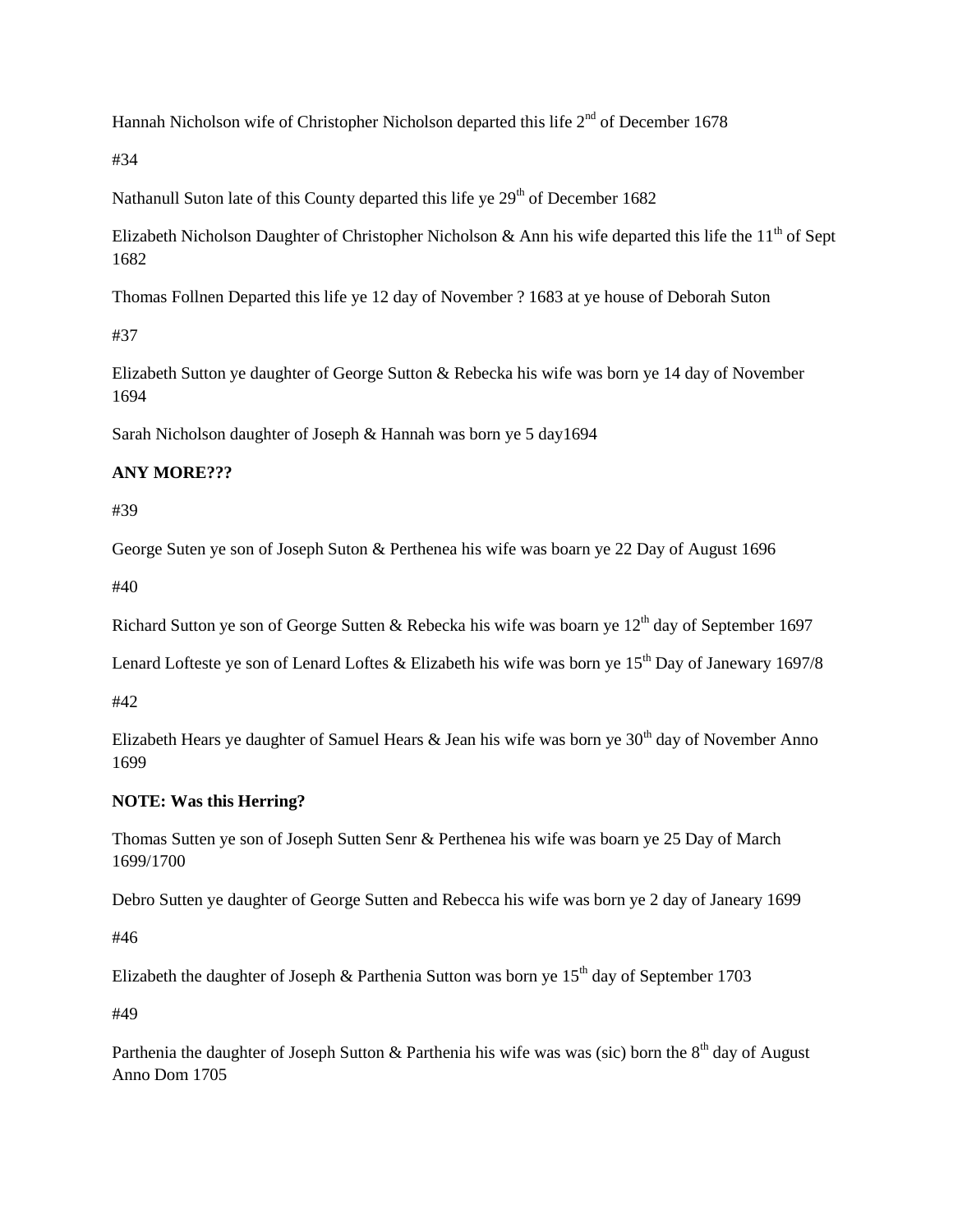#### #51

Ralph the son of Ralph Fletcher Jr & Jane his wife was born 22 April 1703

Hannah daughter of Joseph Sutton Jr & Bennett his wife was born 6 Day 1705/6

#53 Burials

Joseph Sutton Sener Departed this life 17<sup>th</sup> Day of Janeway 1695

### #55

Elisabette Ffletcher ye wife of Ralfe Ffletcher Sener departed this life ye 21 day of Janey 1699/1700

George Sutten departed this life ye 7 day of Aprill Anno 1700

Deliverence Rede ye wife of Andrew Rede departed this life ye  $10<sup>th</sup>$  of April 1700

John Whidby departed this life ye 5 day of Aprill 1700

#### #59

John Sutten son of Jos Sutten & Bennett Sutton his wife Departed this life ye 16<sup>th</sup> Day of Fabery Anno Domini 1706/7

Sarah the Daughter of Joseph Sutten was born the  $10<sup>th</sup>$  Day of Oct 1711

Bennett Sutton late wife of Joseph Sutton departed this life the  $8<sup>th</sup>$  day of --- 1711

Christopher Sutton departed this life the  $27<sup>th</sup>$  of Nov 1711

#61 Marriages

Ffrances Ffoster of Ackamack ye Son of William Ffoster and Margaret his wife was Married to Hannah Gosby ye Rellock of John Gosby dec ye 14<sup>th</sup> of August 1694 By Mr. John Whidby

Jacob Peterson ye Soon of Jacob Peterson was Married to Rebecka Sutten ye Daughter of Nathanel Sutten & Debra his wife ye 30 day of Sept 1695 by Mr. Joseph Sutten

## #62

Samuell Pasone ye Sonn of Lineele ?? (Lindel) Parsons & Mary his wife was married to Elisabeth Ffletcher ye daughter of Ralph Ffletcher & Elisabeth his wife ye 1 day of May 1695 by Mr. Joseph Sutton his father lives in Bedfort In Dosayeshear

A Robert Austn? & wife Sarah with daughter Sarah getting married to William Chebsie - 1696

Joseph Sutten ye Soon of Nathanel Sutten and Debro his wife was married to Pethenea Duren ye daughter of George Duren and Ann his wife ye 18<sup>th</sup> of June 1695 by Mr. John Duren

#63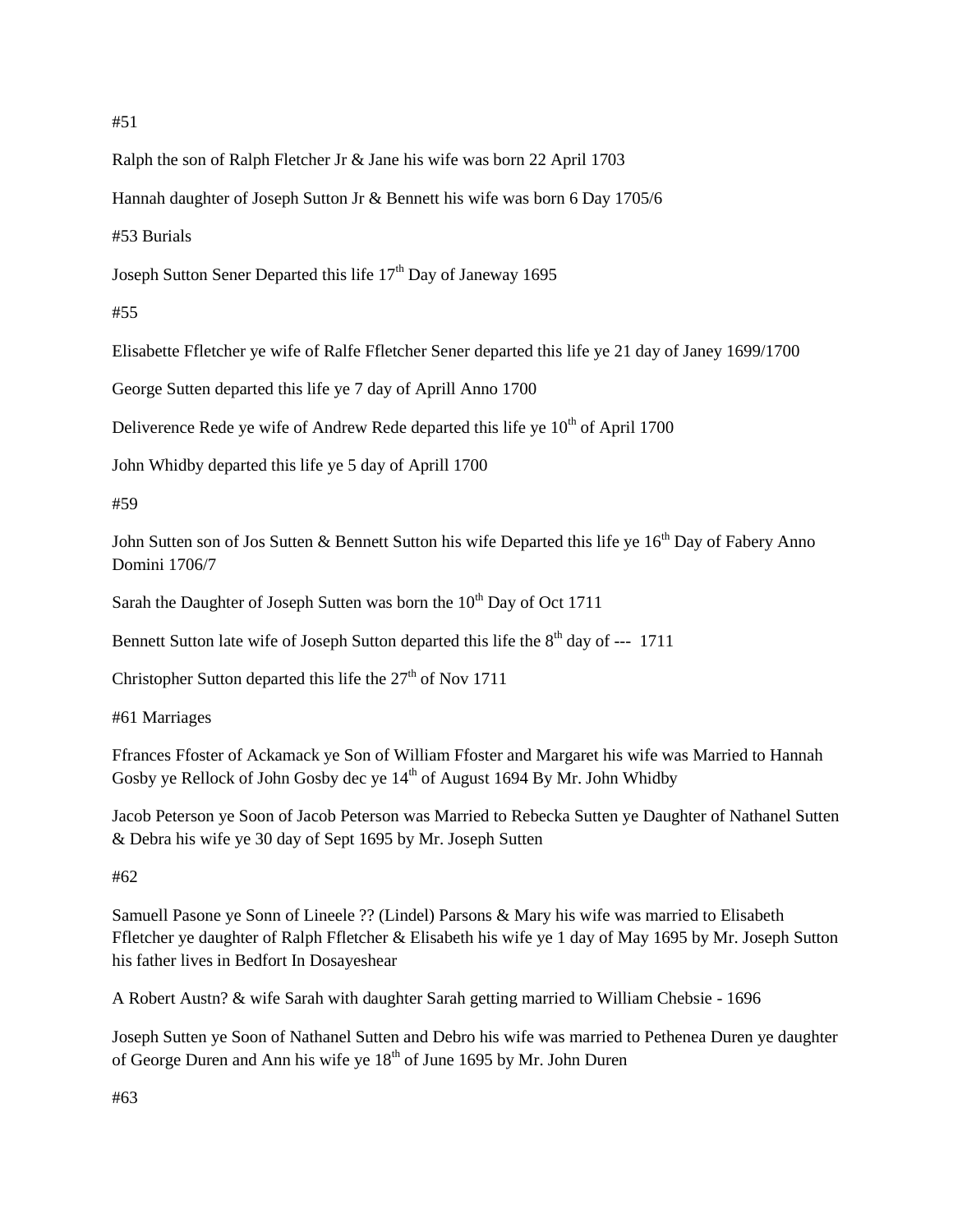William Barrow ye Son of John Barrow and Sarah His wife was married to Elizabeth Cook the Rellock of John Cooke dec ye 14 day of June 1696 by Mr. Beniamen Laker Esqr

William Bartlet ye Son of William Bartlet and Elisabeth his wife was married to Ann Duen ye Daughter of George Duren and Ann his wife ye  $6<sup>th</sup>$  day of October 1698

John Bird md to Rebecca Peterson ye Rellock of Jacob Peterson

**NOTE**: GET DATE

#65

John Nicholson ye Son of Christefer Nicholson and Hannah His wife and Presia Tome ye daughter of Ffrancis Tomes and Abegail his wife was married together at a Meeting at Ffrancis Tomes ye 20 day of November Anno Domi 1700

Ffrancis Beasle son of Robert Beasley and Sarah his wife was married to Hannah Sutten the daughter of Joseph Sutten and Deliverance His wife ye 15 day of May 1701

#67

William Stepfhens was married to Mrs. Sarah Durant the first day of Jan 1702/4

#68

J---- Sutten ye Son of Joseph Sutten & Benett his wife was born ye  $23<sup>rd</sup>$  of December 1707

#71

Mr. John Stevens and Mrs. Pethania Sutton was married March the  $17<sup>th</sup> 1726$ 

Ralph Ffletcher was married to Mary Gover December ye  $23^{\text{rd}}$  1728

Mr. Joseph Sutton was Married to Mrs. Rachell Lee January the  $5<sup>th</sup>$  ?? 1732/3

#78

William Stevens son of John Stevens & Perthania his wife born the  $9<sup>th</sup>$  day September 1727

John Stevens son of John Stevens & Perthania his wife born December  $15<sup>th</sup> 1729$ 

#79

arah (S?) Sutten daughter of Mr. Richard Sutton & Mary his wife was born December ve  $20^{th}$  1730/1

#84

John Barrow Sr. Departed this life ye  $10<sup>th</sup>$  day of June 1718

#85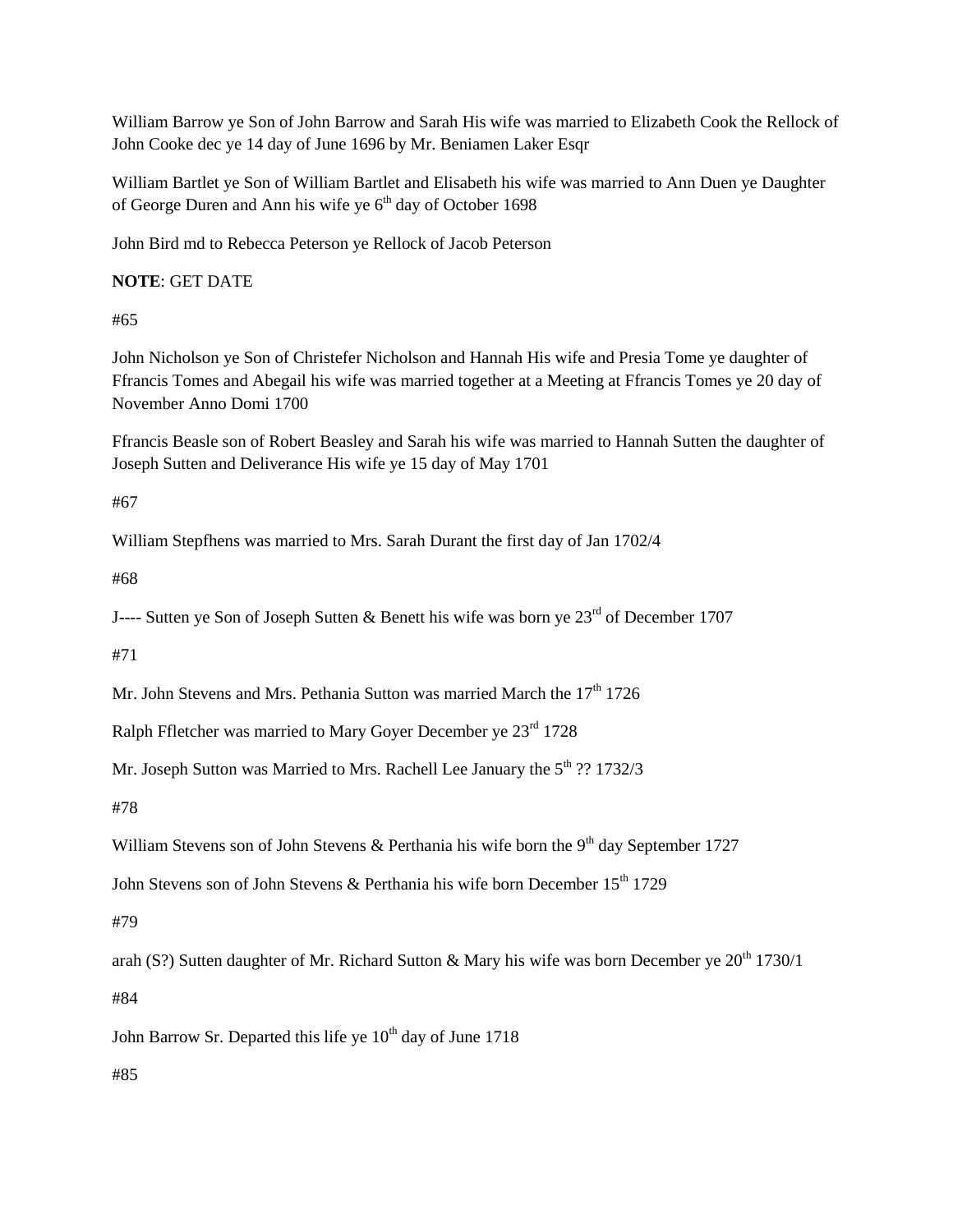William Sutton ye Son of Richd and Mary Sutten was born ye  $5<sup>th</sup>$  day of March 1719/20

#91

Rich. Sutton son of Richd & Mary Sutton was born ye  $9<sup>th</sup>$  day of December 1722

#98

Mary Sutton Daughter of George Sutton & Mary his wife was born Aprill ye  $18<sup>th</sup> 1725$ 

Joseph Sutton Son of George Sutton & Hannah his wife was born August ye  $9<sup>th</sup> 1727$ 

#99

Oct ye 31<sup>st</sup> 1727 - Then recorded for Mr. George Sutton his brand thus A Single S on ye near buttock Pr. C. Denman

#102

Joseph Sutton son of Nathaniell Sutton & Elizabeth his wife was born August ye 21 day 1727

 $#105 - Mr. Joseph Redknapp Departed this life June ye<sup>st</sup> 1728$ 

July ye 9<sup>th</sup> 1728 – Then recorded for Elizabeth Sutton a crop on ye right Earr a slitt in ye left ear

July ye  $9<sup>th</sup>$  1728 – Then recorded for Christopher Sutton his mark a Crop on the Right Earr & two slits with a bitt ?? in the left ear. Pr. Charles Denman

 $\text{\#106}-\text{July ye }9^{\text{th}}$  1728 – Then recorded for Mary Sutton her mark a crop in t he Right Earrf and two slits with a Slitt and an over keel in ye left ear Pr. Chas Denman Clrk

#109

Deborah Sutton Daughter of Nathanill Sutton & Elizh his wife was born the 12th (or 13<sup>th</sup>) day of March1 1729/30

## #111

William Wood & Deborah Sutton was joined in Marriage May the  $8<sup>th</sup> 1718$  by Docter Humstern Minister of the Church of England

## #112

Mary Sutton Daughter of Richard Sutton & Mary his wife born the  $23<sup>rd</sup>$  Day of June 1726

Elizabeth Sutton Daughter of Richard Sutton & Mary his wife born the  $2^{nd}$  March 1728/9

#114

Joseph Sutton Junr: Departed this life ye 18<sup>th</sup> day January 1723/4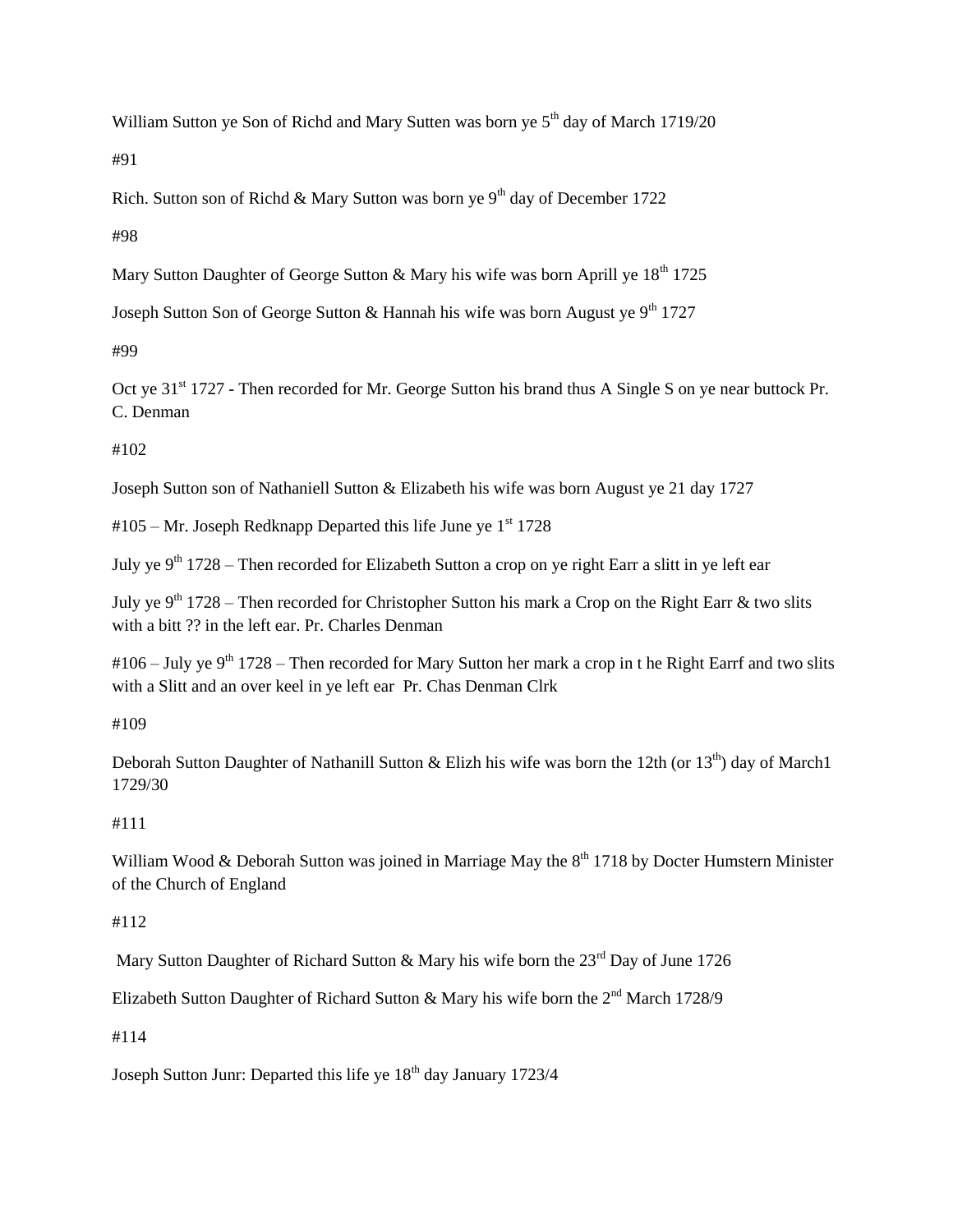Nathaniell Sutton Senr Departed this life the 23<sup>rd</sup> Febry 1724/5

#136

John Sutton Son of Samuel Sutton & Sarah his wife was born the 31<sup>st</sup> day of January 1756

George Sutton Son of Samuel Sutton & Sarah his wife was born the  $18<sup>th</sup>$  (or  $16<sup>th</sup>$ ) November 1757

Mary Sutton Daughter of Samuel Sutton  $\&$  Sarah his wife was born the 22<sup>nd</sup> Febry 1760

Samuel Sutton Son of Samuel Sutton & Sarah his wife was born ye  $13<sup>th</sup>$  day of November 1762 Test: John Harvey Regis

#137

George Sutton son of Samuel Sutton & Mary his wife was born Sept  $24<sup>th</sup>$  1762. Test: John Harvey Regis

George Sutton Son of Samuel Sutton & Mary his wife departed this life the 18<sup>th</sup> Jan 1754. Test: John Harvey, Regis

#147

Elizabeth Sutton Daughter of Joseph Sutton and Rachell His wife was born ye  $5<sup>th</sup> (6<sup>th</sup>)$  day of Ffeb. Anno Dom 1737/8

#154

Mary Sutton wife of Samuel Sutton Esqr departed this life the  $7<sup>th</sup>$  of May 1754: Test John Harvey

# **OLD ALBEMARLE COUNTY NC PASQUOTANK PRECINCT: BIRTHS, MARRIAGES, DEATHS, BRANDS, AND FLESH MARKS AND COUNTY CLAIMS – 1691 – 1833** by Weynette Parks Haun

#148 – A list of Marriage Licenses Issued by Wm. T. Muse Aug 1800 William Albert to Penelope Sutton

# **OLD ALBEMARLE COUNTY COURT RECORDS PREQUIMANS PREC 1688 – 1738** – by Weynette Parks Haun

Court held 1<sup>st</sup> Mon 1690 at home of Mary Scot

#18 – Ordered that Joseph Sutten & Robert Wilson, Wm. Bundy & Anthony Dawson divide the land where Christopher Nicholson dec was posset with & after division to let the relict of Christopher Nicholson have her choice of the share she hath a mine for & that Samuell Nicholson be invested as heirs to the residue of the sd land by his petition

John Gosby (guardian to John Nicholson petitions for hogs belongs to orphan)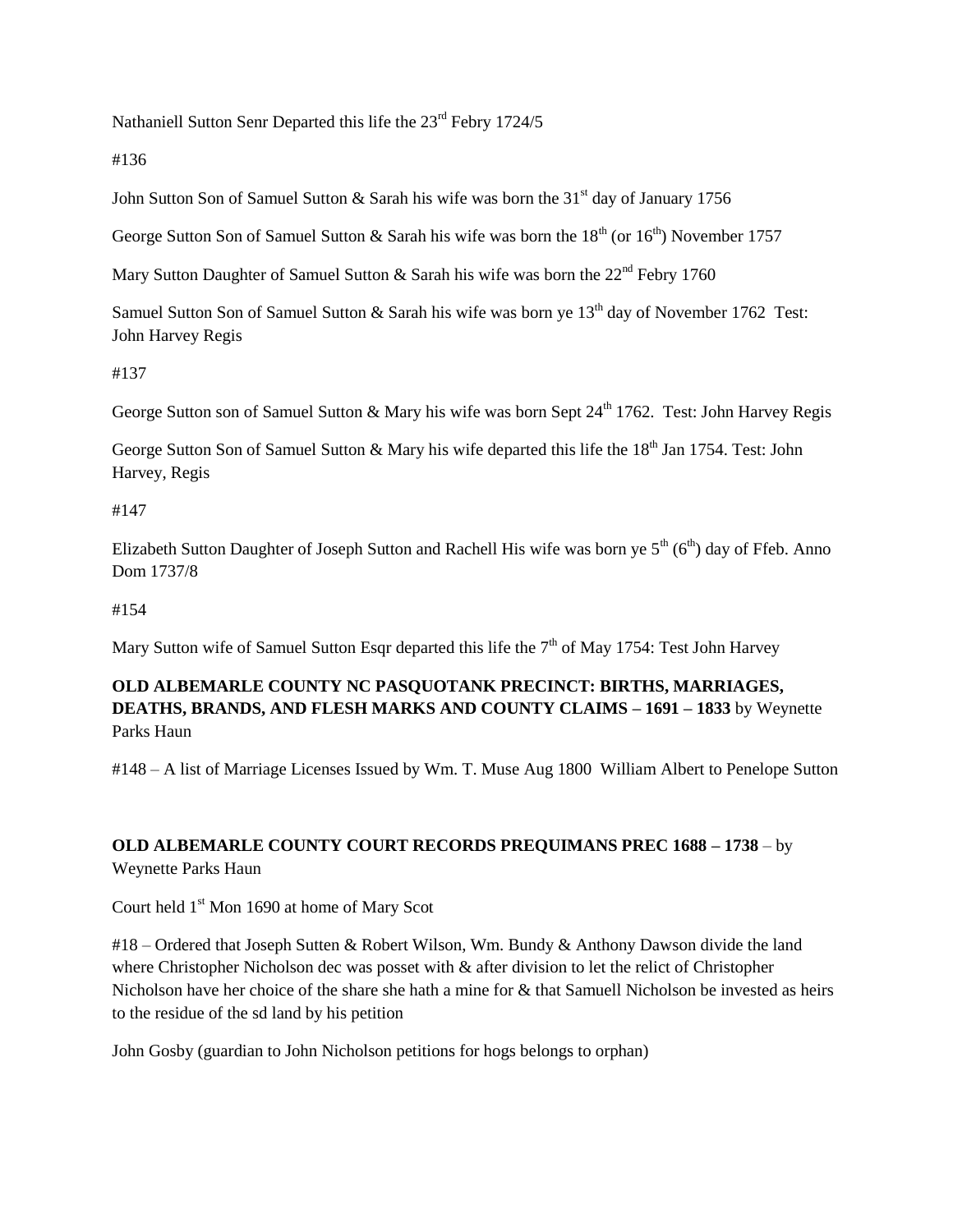Christopher Sutten the son of Joseph Sutten enters his marke upon recford by his father Sept the  $17<sup>th</sup> 1690$ being a crop & two slits on the right ear & a hole in the left ear

**NOTE**: During this time Ralph Ffletcher was a steward & Joseph Sutten a Justice

Court  $1<sup>st</sup>$  Mon in Feb 1692

#22 –18 Aug 1692 - Richard Dorman enters upon record for 4 children under his care of Christopher Nichelson

 $#23$  – Joseph Sutten son of Nathaniel Sutten enters his mark upon record Sept ye  $26<sup>th</sup> 1692$  being a cropp  $&$  two slits on the left ear  $&$  a hole in the right ear

Court at house of Capt Anthony Dawson July the ---- 3 1692

#31 – Aug 31 1692 – Ffrances Caven entered a track of land on ES of Pequimons River adj Joseph Sutten & Jeames Johnson

Court 2<sup>nd</sup> Mond July 1698

# - ordered that George Sutten be overseer of ye highway at ye usual place at Deep Creek and so to the run of Suttens Creek

Court – 1 Dec 1698

#54 – Joseph Sutten Sener recorded his sones George Sutten mark being a crop  $\&$  2 slits in ye left ear  $\&$ in ye Rite an under Keel

Joseph Sutten recorded for his Son Geor Sutten a Mare feele & H?? Hole ?? also 2 hefers & three female increase ye hef named BracK

Court  $2<sup>nd</sup>$  Tues April 1700

#62 – ordered that Joseph Sutten Sener be constable

Court  $2^{nd}$  Tues Oct 1701

#79 – Robart Sutten & Elisabeth his wife acknowledge a Deed of sale for land to ES of Albertson

#### **NOTE: Double check deeds for this transaction – who was Robert?**

Court 2<sup>nd</sup> Tues April 1702

#86 – Upon peticon of Richard Whedby that he may chuse Mr. Francis Ffoster his Garden ordered that FFrancis Foster that into his costodide ye Esdtate of ye sd Richard Whedby and an inventory to take

Upon a petition of Georg Sutten and Nathaniel Sutten to cause thare Garden ordered that Nathaniel Nicholson take care of Georg Sutten he haven chosen him for his garden and that Joseph Sutten Jr take Nathanel Sutten in to his care he haven chosen him for his Garden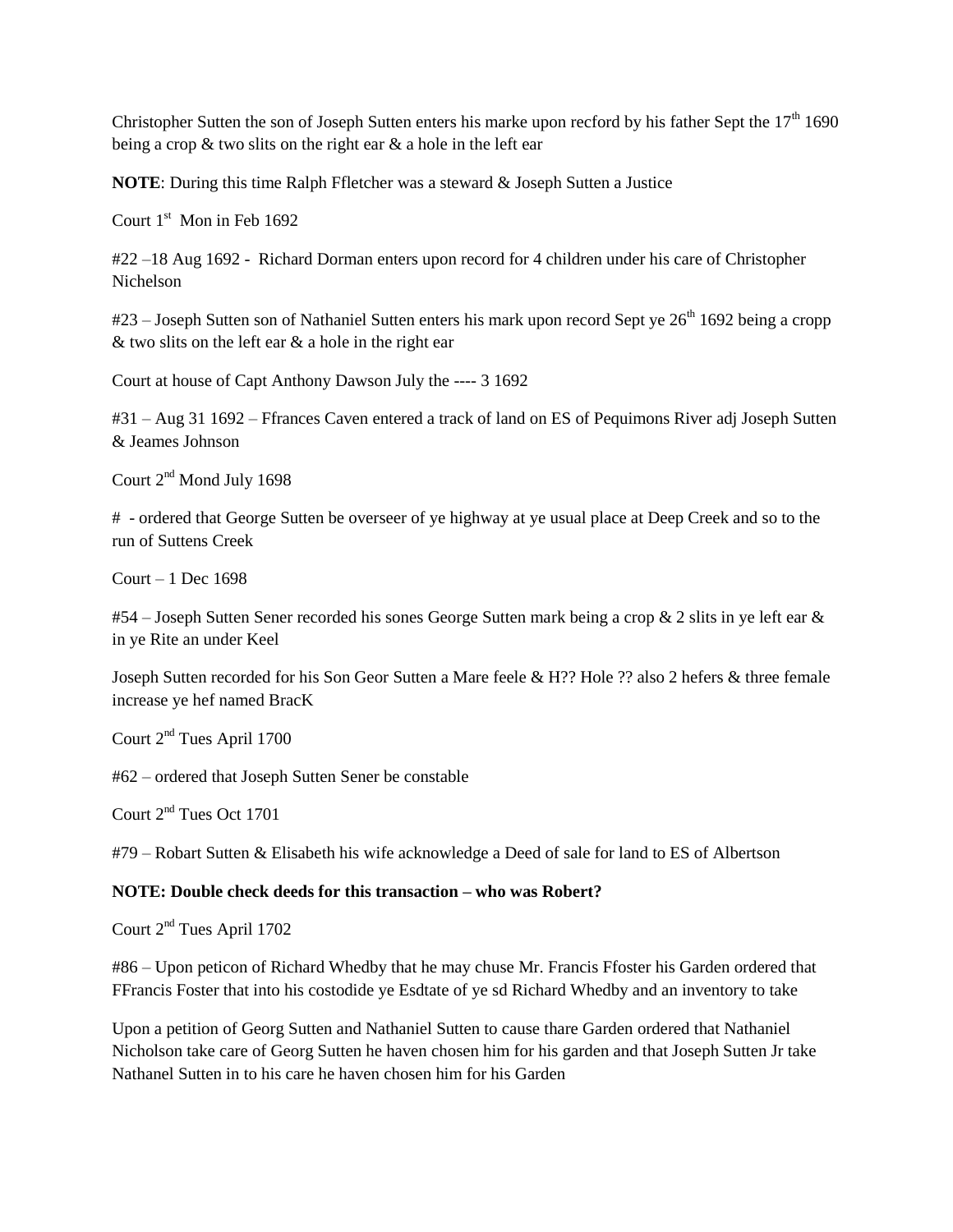Upon a petition of Debro Whedby that shee may Chuss hir Garden and she choses Joseph Sutten Senr ordered that ye sd Sutten take ye Debro into his care

#87 – Hir Estate also and an Inventory of Hir estate to take And bring it to ye next or fer Cort and give bond for ye estate

**NOTE**: Not sure if this goes with #86

The Docquit of Actions for ye Court of Piquimons Holders at ye house of Capt James Coles the  $2<sup>nd</sup>$  Tues in July 1702

#4 – Ffrancis Ffoster vars Denis Mackelendon & Debro His wife in a Please of ye case

#5 – Joseph Sutten Senr Garden to Debro Whedby vars Denis Mackelenden & Debro his wife in a plea of ye case

Court 2<sup>nd</sup> Tues July 1702

#88 – Joseph Sutten Sener vars Denis Mechelenden and Debro his wife in a plea of ye case for the Estate of Debro Whedby gives by a deed of Gift given by her ffather John Whedby ye said Mackelenden is ordered to deliver ye sd Estate in Kinde as it was given

July 14, 1702 – James Oats Recorded on cow & caalfe for Debro Sutten given by Ann Evans with thare female increase called goldelox marked with a Swalloforkf and too under sits

July 14, 1702 – James Oats recorded on Hefee of three years ould for Richard Sutten given by Ann Evens with ye female Increase called tino Marked with too SW all oforbe & too under sits. Richard Sutten given ye first cow calf; to Elizabeth Sutten but if Debro or Richard should die then all thare cattell to go to ye survifer of George Sutten's children

Court 2nd Tues Oct 1702

#89 – Ffrancis Ffoster Garden to Richard Whedby vas Denis Meckelenden & Debro his wife

Court Jan 1704

#183 - Joseph Sutten Jr on jury as was Senr & Robt Hosea

#102 – March 1696/7 – John Whedby acknowledges Deed of Gift to son Richard and Daughter Debro

#150 – 11 April 1704 – upon petition of Christopher Sutton praying his estate out of Samuel Nicholson his guardians hand – ordered that the sd Suttons petition be Ejected

Court 1- Oct 1704

#165 – Upon Peticon of Nath Sutten praying to be appointed Guardian of Richard Sutten orphan and heir of George Sutton dec

Court 9 Oct 1705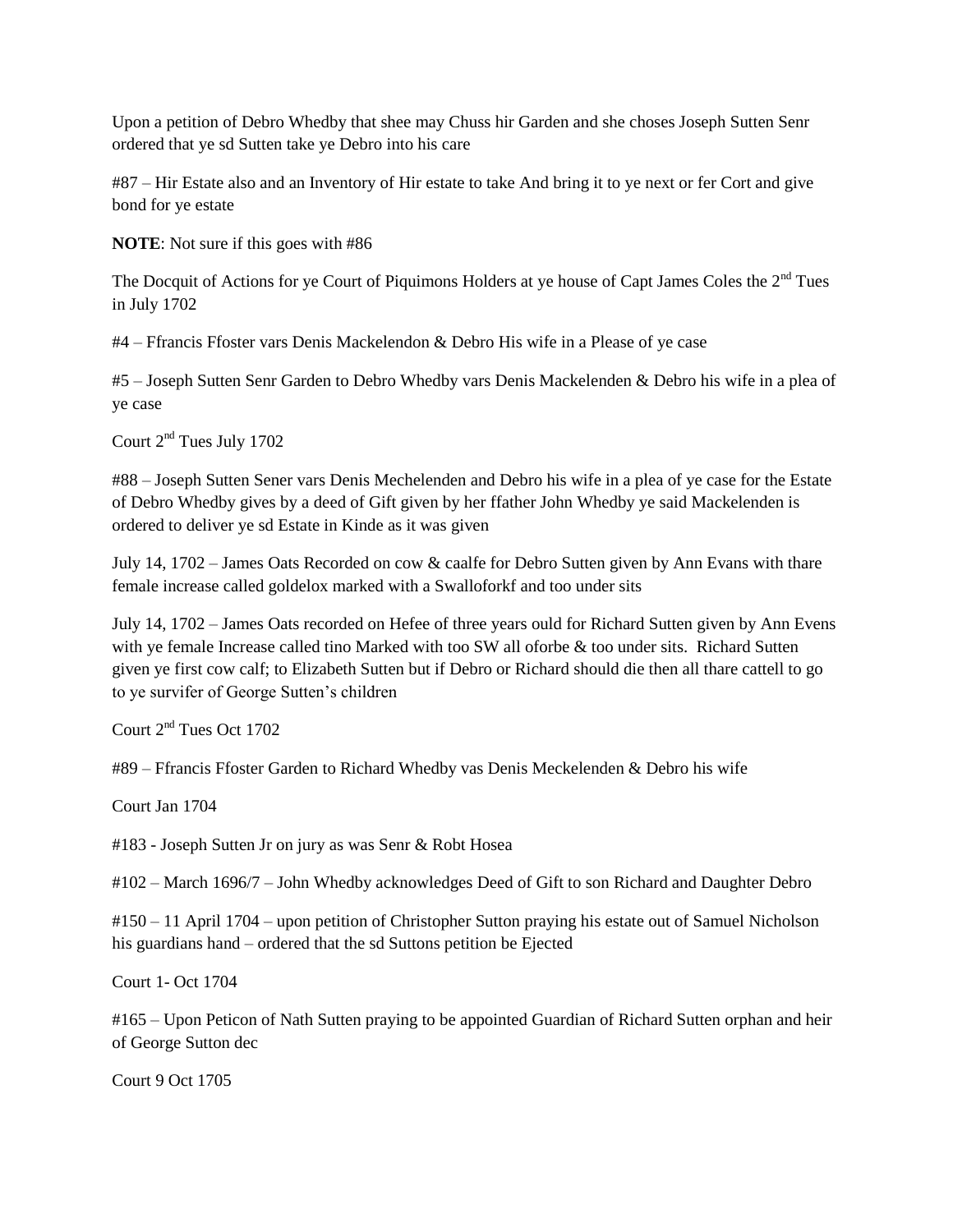#199 – Complt being made to this court by the orphans of George Sutton dec that Abraham Warren their guardian hath given them immoderate correccon & deprive them of Substenance

Ordered that Dennis Macclendon take unto his custody Elizabeth and Deborah Sutton two of the aforesaid orphans & all their Real and personall estate whatsoever

Ordered that Nathaniel Sutton take into his care & custody Rich. Sutton one of the aforesaid orphans & all his real & personal estate

#203 – 9 July 1706 – Nathaniel Sutton records for Thomas Sutton his mark

#211 – 10 Dec 1706 – Joseph Sutton Jr records his brandmark for Barrlls

#214 – 9 July 1706 – Court held at house of Deborah Macclendon – Joseph Sutton Senr a justice

Joseph Jr to appraise inventory of Ezekiel Mandlin

#215 – 9 July 1706 – Dennis Macclendon is dec

**NOTE**: Court had been held at his house and now at his widows

Joseph Sutton a justice during a long period and have not written entries down where he was just a justice

#228 – 13 April 1735 – an inventory of estate of Elizh Sutton and proved by William Chancy

#259 – April 1736 – Joseph Sutton and John Stepny appt by the Gov to be Justices in Perq

Inventory of estate of Richard Sutton exhibited on oath of Mary Sutton

Ordered that all tythables belonging to William Long and Mary Sutton" be and they are hereby appointed to clear a bridle path from sd Mary Sutton to Joshua Callewaye"

#263 – July 1736 – division of estate of Richard Sutton dec returned amounting to 119 pds 10 shillings 10 pence

#266 – Oct 1736 – Mary Sutton ordered to give security for estate of orphans of Richard Sutton – she failed to do so and was summoned to court

#274 – Feb 1719 – Richard Sutton's mark recorded

#279 – July 1737 – petition of Mary Sutton orphan of Joseph Sutton dec praying that Joseph Sutton be her guardian and to take her estate into his hands

#280 – same day – July 1737 – Joseph Sutton appt guardian to Sarah Toms

Rebecca Denman widow of Charles Denman asked for letters of Administration

#284 – July 1737 – Rebeca Sutton exec & Peter Jones Jones exer vs John Keaton for debt – discontinued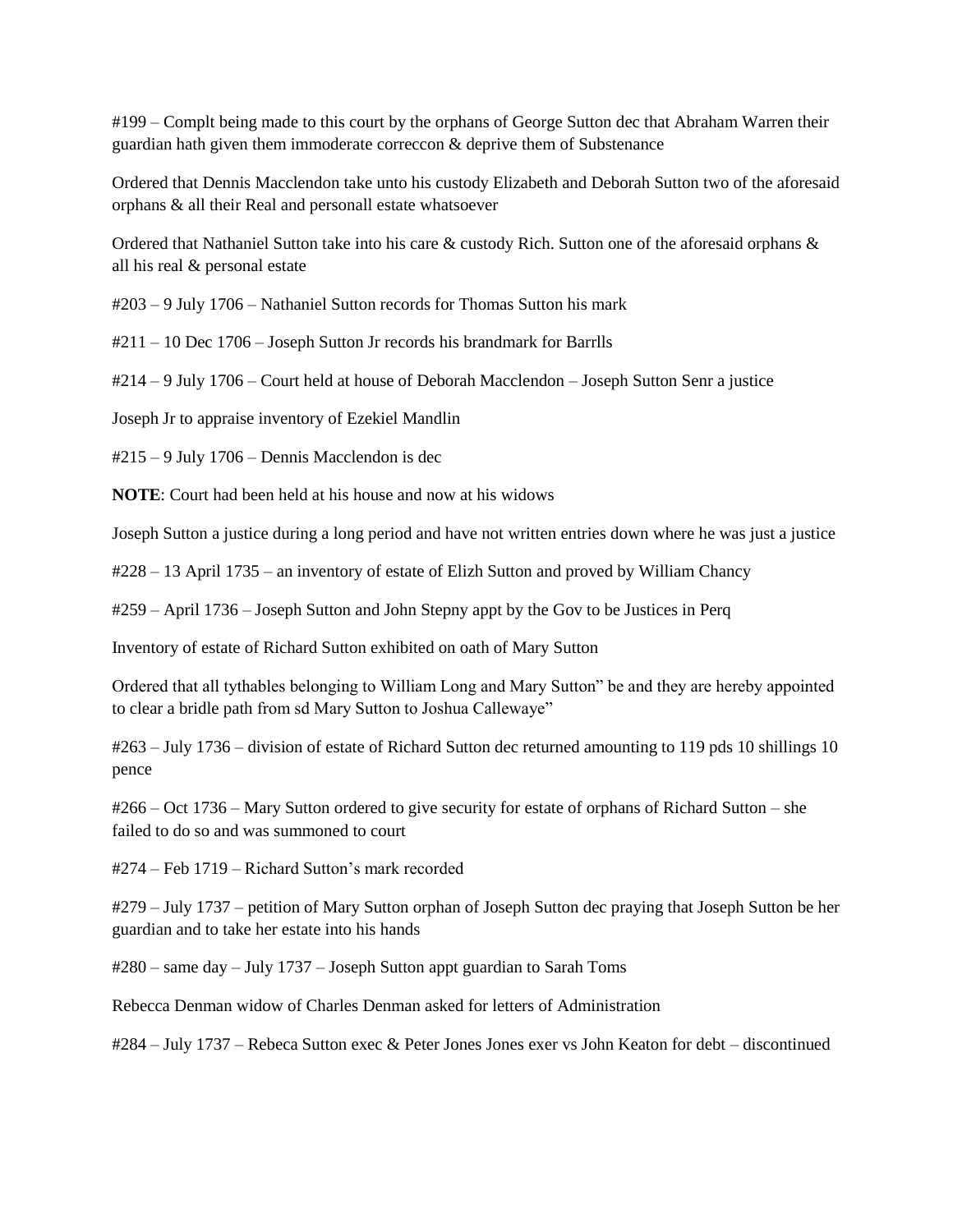#299 – April 1738 – Be it remembered in Oct Court 1737 Rebecca Denman and Peter Jones Jr were exec – they brought a Bill against John Keaton Jr to answer to Rebecca Denmon and Peter Jones Jr exec of last will and Testament of Joseph Sutton on behalf of Elizabeth and Mary Sutton minors - plea of trespass

#307 –Oct 1738 - motion of William Sutton orphan of Richard Sutton dec that James Skinner be appt his guardian – Skinner also appointed guardian of Mary and Elizabeth Sutton orphans of Richard

Peter Jones Jr produced the acct of Mary Sutton on the estate of Mary Sutton daughter of Joseph Sutton dec

### **CHOWAN COUNTY**

#### ANCESTRY

Will of Elizabeth Penrice – written 22 Dec 1785

To cousin Joseph Morrison but if he dies then to cousin Lamuel Sutton – the a is clear and the L sure looks like a L

Benjamin Sutton – of Perquimans but also found in Chowan – 1772 – son Greenbury land on Deep Creek where I lately lived – wife Sarah - –Benjamin land on sound side, Martha, Ann

Have this

#### **NC ESTATE RECORDS FROM FAMILY SEARCH**

There is a Greenbury

#### **JOHN - 1789**

This is John of Bertie who had the brother William and widow Mary – 1790 – Champion men owed him money

#### **JAMES – 1826**

Wm Sutton guardian vs Thomas J. Charlton  $adm - 2$  Negroes sold and Elizabeth Sutton bought them – Elizabeth petition for dower but they found no land in James' name – she said he had a tract bounded by James Worcham, Thomas Benbury, Frederick Worcham – had child William and his guardian was Lewis Thompson – William lived in Bertie or some William did – he got 1/3 of estate as did Thomas Charltonthis is unclear about what William got part of the Negroes – the child or another William – James and Charlton may have owned the Negroes jointly

**REBECCA - 1830**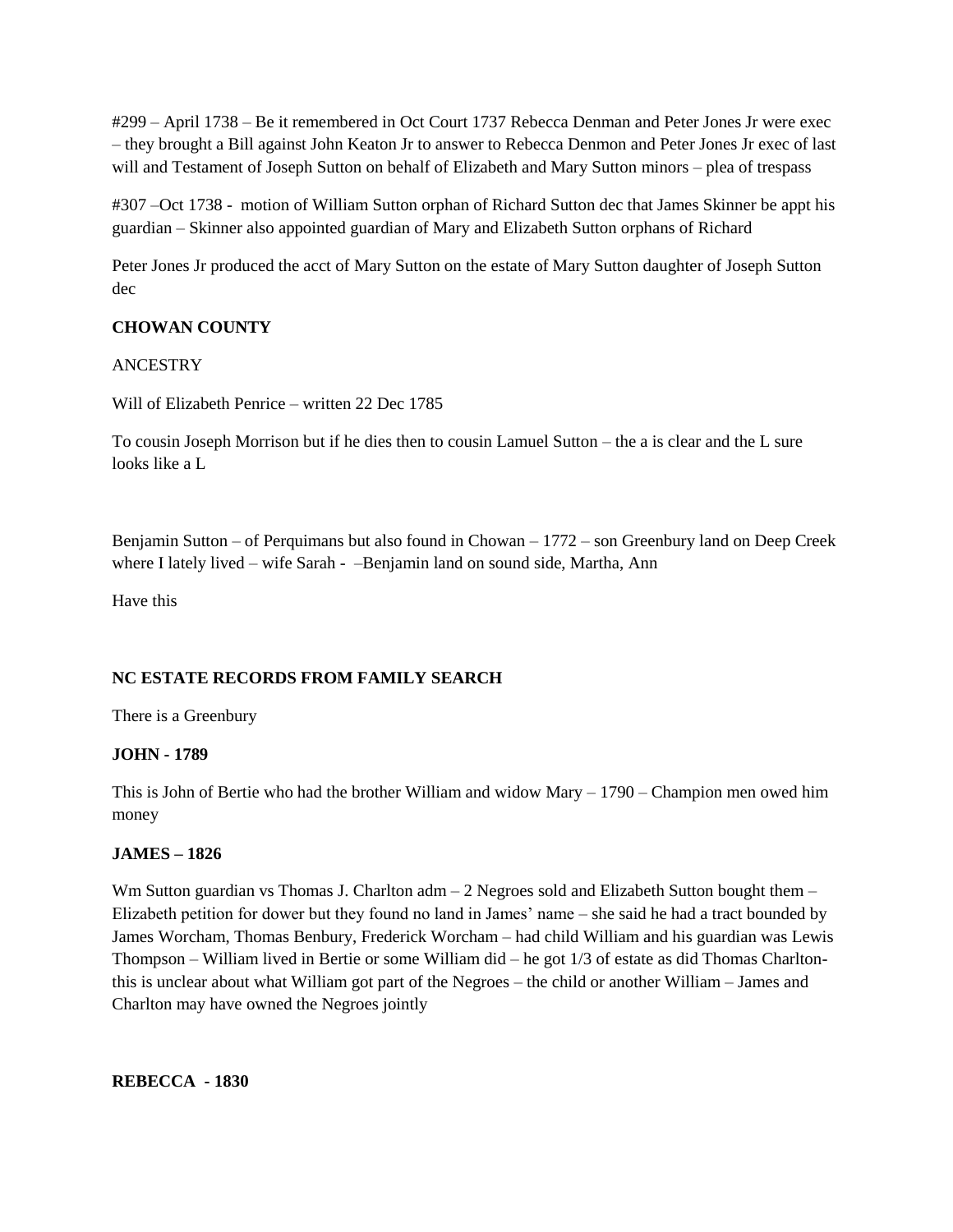Thomas J. Charlton was adm – no further information

### **THOMAS – 1818**

A note from James Sutton to Thomas – Aaron Spivey was Adm – no further information

### **WILLIAM R. SUTTON**

A note – William R. and Joseph borrowed money from J ?? Barcliff in 1811 – note was signed in Perquimans Co – Barcliff was dec in 1811 and Henry Donaldson was Exec – a writ issued to Joseph Sutton of Perquimans – William R. may have had a will and the estate was in the hands of Benjamin **Sutton** 

## **TYRRELL CO**

No early Suttons with records on ancestry in Tyrrell Co except Greenbury

No Suttons in Tyrrell of any kind on NC Estates – not been posted as of 2016

### **CHOWAN PRECINCT ABSTRACT OF DEEDS – 1696 – 1723**

By Margaret M. Hoffman

Deed Book #1, page 181 - Deed 1714 chowan Co., NC - John Luerton m. Elizabeth ???. (daughter: Elizabeth m. Thomas Sutton) Elizabeth Luerton (widow) m. John Jones (daugher: Mary Jones) (m. Isaac Gregory) Chowan

Precinct, NC 1696-1723 by Margaret Hofman - page 96.

7 January 1711/12 John Jones of Cashoke, Chowan Precinct, sister-in-law Susannah Daniel, Elizabeth Lewerton daughter of John Lewerton, daughter Mary Jones; wife Elizabeth Jones sole Executrix. (NC Historical &

Genealogical Register, Hathaway, Vol. 1 no.1, p.56)

#### **CHOWAN COUNTY DEED BOOKS 1729 – 1738, 1740, 1748 – 1806** by Weynette Parks Haun

**NOTE:** Some missing years but understand their books are in bad shape.

A James a lot as he was ROD – up to a point

#438 – 2 Jan 1803 – James Neil of Edenton to Henderson Stanlin of Edenton – 50 acres in Chowan - \$500 adj Benjamin Brown, Ivey Puridies – dwelling house in Edenton – Wit Edmon Sutton

 $\text{\#}685 - 17$  Jan 1803 – DOG – Elizabeth Gregory to Jas & E Sutton – James had settled a dispute between William Gregory my husband and myself in regard to separation on 1 Jan 1803 – in appreciation for settlement when I die I leave sd James to have use of all the money in his hands for 7 years then to be pd to my brothers and sisters if I make a will – if no will money goes to Elizabeth daughter of sd James

VOL  $2 - 1701 - 1755$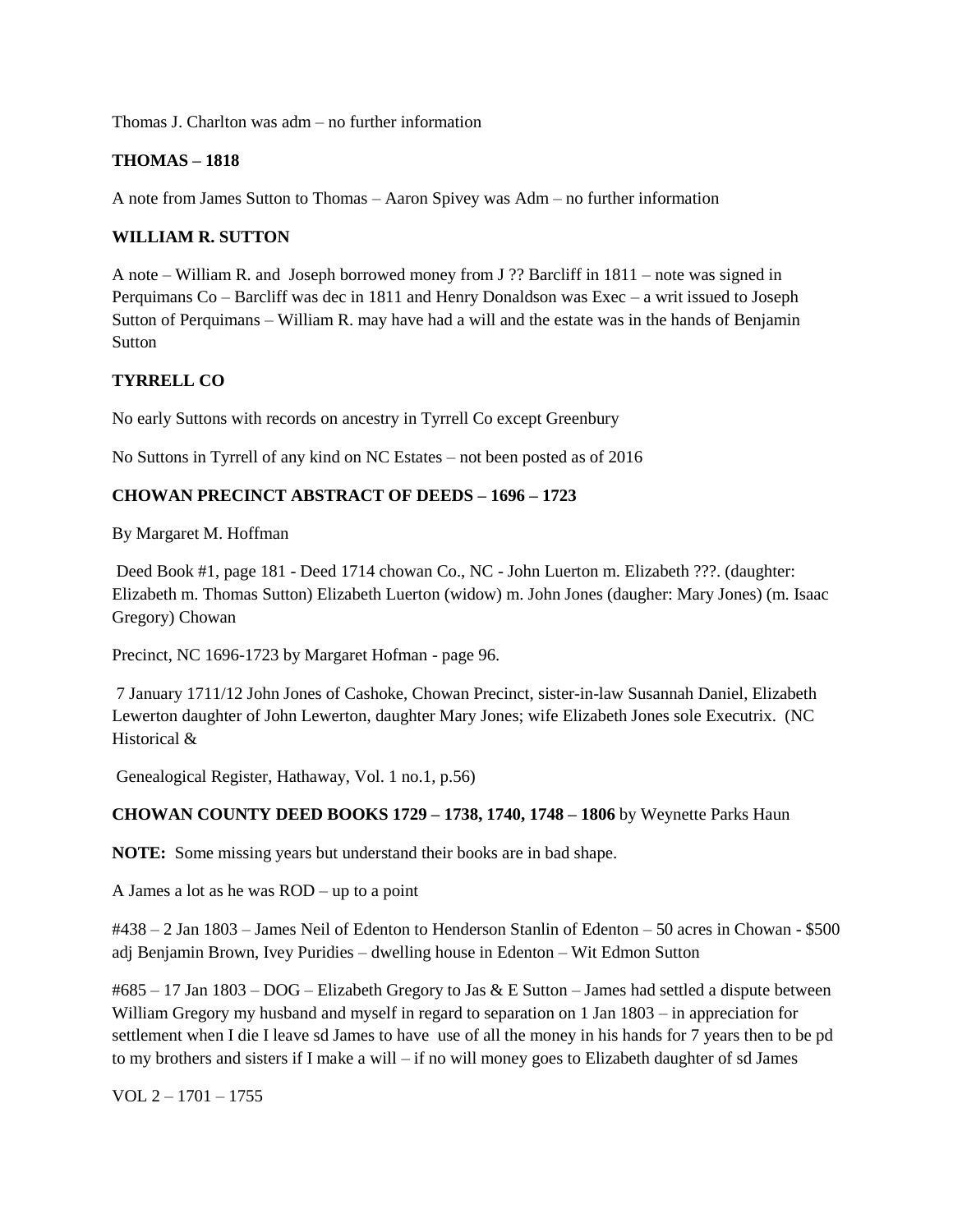#462 – 12 Oct 1748 – DOG - Henderson Stanlin to brother Edward Stanlin both of Chowan – 100 acres adj John Charlton

#299 – 20 Feb 1744 – Francis Penrine to John Penrice – 200 acres adj Edward Stanings being purchased of Thomas Penrice dec – a grant

**NOTE:** There was a connection between the Suttons and Penrice families in Perquimans

Same day – John Penrice to Francis Penrice – 100 acres – part of a patent to Thomas Penrice dec

## **CHOWAN CO COURT OF PLEAS AND QUARTER SESSION – 1730 – 1745** by Weynette Parks Haun

A Standin as early as 1743

Henderson Sutton July Court 1742

#122 – Wm. Sutton vs Henderson Sutton – division of estate returned July Court 1742

**NOTE:** Was this a misprint??

#189 – July 1744 – Deed of Sale – John Jones to Thomas Sutton Esq on oath of John Sutton

**CHOWAN CO COURT OF PLEAS AND QUARTER SESSION – 1730 – 1745** by Weynette Parks Haun 1735 – 1738, 1746 – 1749

Nothing

**WILLS OF CHOWAN CO** by local DAR Chapter

Not well indexed

P 6 – William Hoskins – 7 Oct 1766 – wife Sarah, daughters Sarah Sutton, Mary Ann, sons Thomas, Richard, William, John

**NOTE**: No additional information on NC Estates. The widow, Sarah, is said by William Gray from information on the old Sutton Mail List to have been Sarah Whidbee.

1802 – Will of Lemuel Stanlin – wife Parthenia – daughters Deborah and Parthenia – sons Joseph, Lemuel

1839 – Will of Benjamin Small – daughters Mary Sutton etc

## **CHOWAN CO COURT RECORDS – 1749 – 1754** by Weynette Parks Haun

#283 – July Court 1754 – petition of Charles Blount re the estate of Thomas Corphew – he left a suit of morning clothes to Miss Mary Buncombe the ------ late wife of Samuel Sutton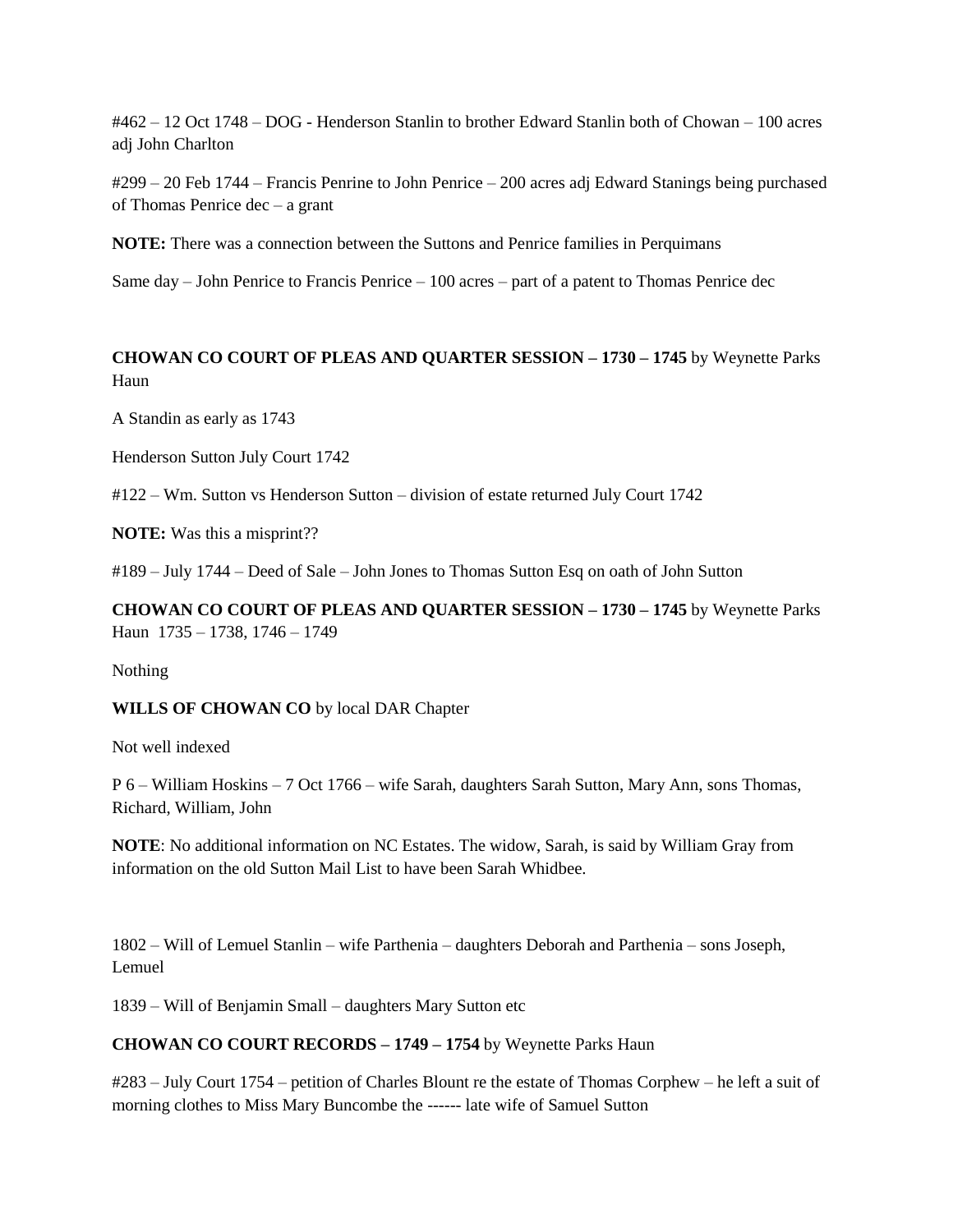**NOTE:** Samuel out of Perquimans Co

#### **CHOWAN MARRIAGE RECORDS** by Frances Ingmire

Deborah S. Sutton to Thomas J. Charlton – 30 Nov 1818 Elizabeth to Archibald Leath – 13 Feb 1817 Mary to William Wilkinson – 21 Nov 1816 Sarah to Edmund Norcom – 21 May 1791 Joseph to Mary Small – 21 Jan 1836 Lafayette to Sarah J. Thator  $= 1$  March 1860 Ranson to Emily Linton - 1867 Samuel to Elizabeth A. Mixon- 4 Sept 1843

Seth to Virginia Eshon – 1858

A number of female Stanlins including a Parthenea

Parthenia Standin to Lemuel Cotton – 23 Nov 1809

Parthenia Standin to Thomas H. Leary – 27 Dec 1817

Henderson J Stanlin to Mary Riley – 21 June 1817

Henderson Stanlin to Frances L. Blount – 4 April 1807

This goes on with more of them if needed

INFORMATION PERTAINING TO THOMAS SUTTON:

DEED BOOK B #1, Chowan County, NC

#834 pg. 283

JOSEPH PLOWMAN to JOSEPH SUTTON SR, of Perquimans

22 Aug. 1715 assignment of a Patent for 318 acres on ye north east side of Kasiah River dated 1 Apr. 1714. Wit: SOLOMON JORDAN, JOHN BYRD

Reg. 8 May 1716

DEED BOOK B #1, Chowan County, NC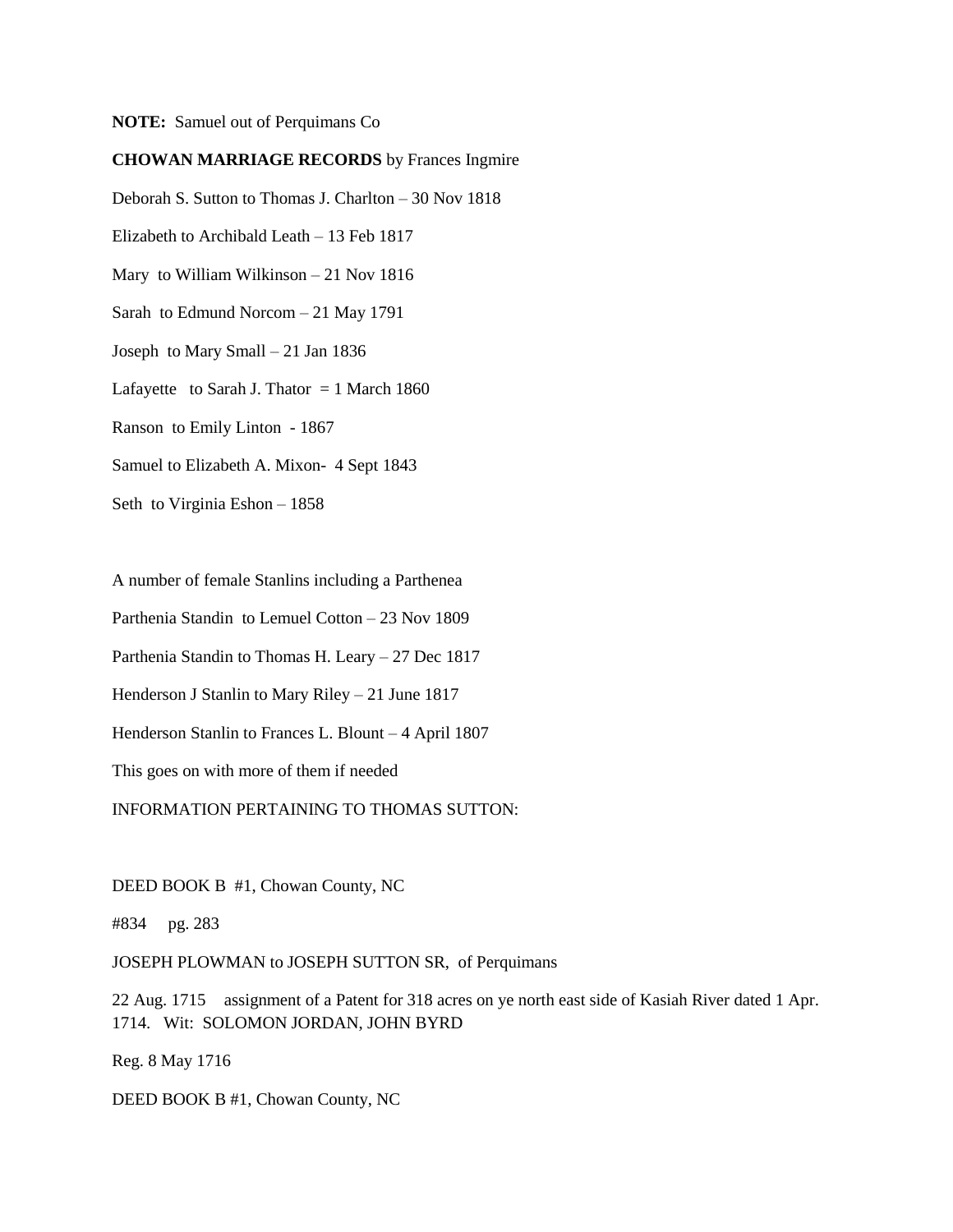#1657 pgs. 14,15,16 and 17

At a Court held for the sd. Prect. 17 Apr. 1716 JOHN PLOWMAN ack. Assignment of a Pattent to JOSEPH SUTTON SR.

DEED BOOK C #1, Chowan County, NC

#1316 pg. 76

JOSEPH SUTTON SR. to THOMAS SUTTON

. 19 Oct. 1720 for the love and affection I have towards my son assignment of a Pattent for 318 acres on the north east side of Casiah River formerly assigned to the sd. JOSEPH by JOHN PLOWMAN 1 Apr. 1714

Wit: ROBERT HICKS, JOHN NAIRN Ack. 21 8ber 1721 (sic) by ROBERT

CHOWAN CO

Edenton Gazette, Aug. 10, 1810

 MARRIED, on the 31st ult. in Perquimans County, MR. JOSEPH SUTTON, of Chowan County, to MISS REBECCA REED, daughter of WILLIAM REED, dec'd. of Perquimans.

Will of John Smithwick (abstract)

June 18, 1761

John (X) Smithwick (A/35) June 18, 1761 no probate date Son William Smithwick - 200 acres on the north side of the Roanoke River adj. Possom Hill Creek, Charlton's Creek and the swamp, but if he dies without heirs it shall revert to my daughter Martha Smithwick. Daughter Martha Smithwick - 75 acres adj. Charlton Creek and William Smithwick, but if she dies without heirs it shall revert to my son William. Son Luke Smithwick - 265 acres on the north side of the Great Swamp adj. Charlton Creek, but if he dies without heirs it shall revert to my son Joel Smithwick. Son Joel Smithwick - my mansion plantation containing 265 acres adj. Opossum Hill, William Smithwick, William Bentilee and my line. Grandson John Sutton- 70 acres adj. the meadow and Charlton Creek, but if he dies without heirs it shall revert to the next surviving heir of his mother, but if she leaves none it shall revert to my son Luke. Daughters Sarah, Mary and Hannah - ones hilling each. Loving wife Sarah Smithwick - all my personal estate for her lifetime with reversion to Martha Smithwick, Luke Smithwick and Joel Smithwick. Ex. son William Smithwick, Edward Edmonson Smithwick,Jesse Gardner, and John Ward

Wit. Thomas Howard, Kitrain (X) Howard, Cloannah (X) Duggan